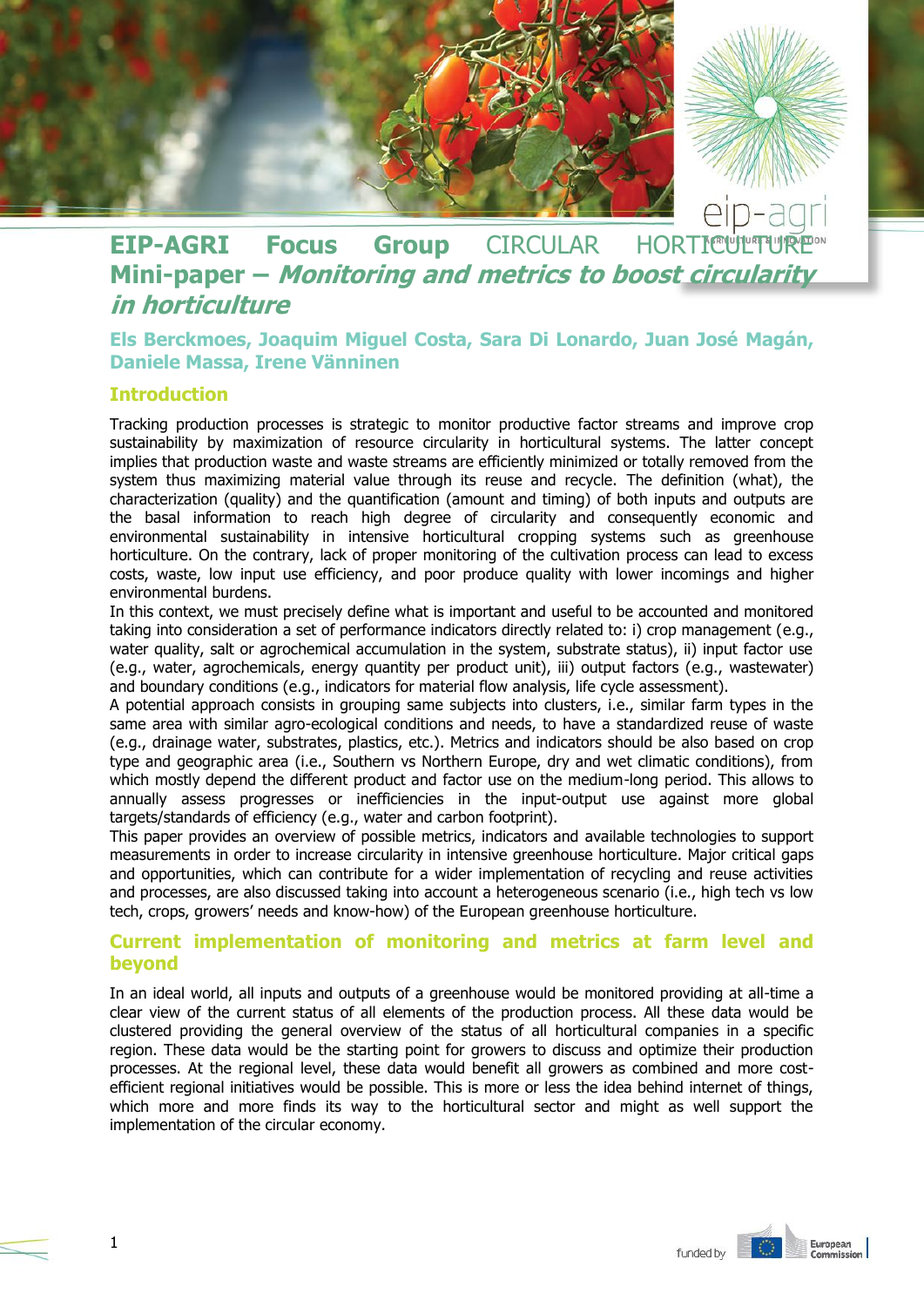

#### **Where are growers standing today when it comes to monitoring and metrics?**

In general, we expect that continuous inputs like water, fertilizers, phytochemicals, energy, plastics are continuously registered, and that growers are clearly aware on these consumables at any time. But is this actually the case? In 2016, the thematic network FERTINNOWA carried out a survey amongst 371 European growers regarding their fertigation practices and the applied technologies in both soil grown and soilless crops, as well as protected and open field cultivation. When these growers were asked about the yearly water consumption per m², only 83% of the growers responded. The remaining 17% did not answer to the question or were unable to provide any answer. Amongst the growers answering the question, huge variation was found in the responses, even within the same region and the same crop. This raised the question again if there is indeed a huge variation of irrigation practices, under similar climate conditions and crops, or if there is a lack of monitoring and accounting. The survey showed that only few growers monitored the water inputs in their farm. Similar results are often obtained in surveys carried out to assess the use of fertilizers and pesticides.

When it comes to effluents, 20% of the respondents replied that they measure the nitrogen content of the effluents produced by their practices. But a regional trend was found as 45% of the respondents in the North Western part of Europe measured the nitrogen content of their emissions, while this was done only by 11% of the Mediterranean and 4% of the Central Eastern respondents. This trend seems to relate to whether the growers are experiencing external control regarding their emissions.

Growers answered that cheaper and more reliable tools (like sensors) would support them to monitor water and nutrient streams. Moreover, growers indicated that sensors with a longer lifespan and minimal needs for calibration are needed.

The minor costs with fertilizers and water in the total production cost (Figure 1) could explain the lower efforts of growers to monitor for example water and fertilizer usage. A Dutch study (Ruijs 2018) showed that the costs for fertilizers and water counted for only 2% of the production cost of a soilless grown tomato crop (Figure 1). Similar scenarios are observed in Mediterranean countries for the cost of fertilizers and water. The same study showed that the main production costs for a Dutch greenhouse tomato crop are mainly energy, labor, and depreciation. Only a few growers of the FERTINNOWA survey could indicate the percentages that fertilizers and water take in the total production cost.



## **Figure 1 Cost components of Dutch greenhouse tomato crop (from Ruijs 2018). Some examples of data collection and sharing on larger scale**

In the last years, several initiatives have been implemented to foster monitoring at farm level. A Dutch example can be found in the Waterson Company (https://www.waterson.nl). This company is providing growers with a mobile service to remove pesticide residues from horticultural drainage

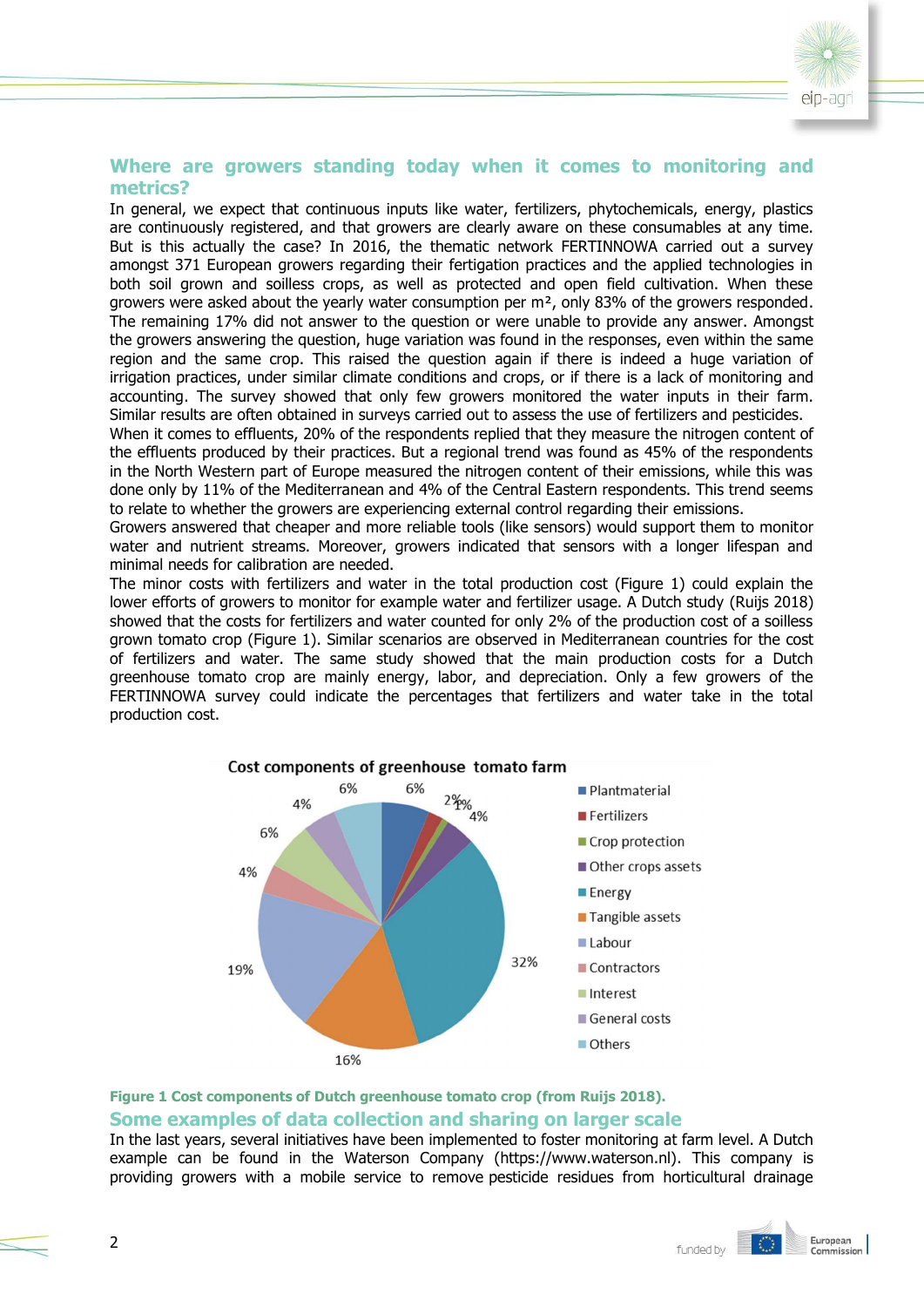

water. When drain water needs to be treated a truck passes by and cleans the water. To improve the company's logistics, Waterson built a large-scale monitoring network measuring the water level in the wastewater tanks of Dutch greenhouses. At any time, Waterson has a complete overview of the water levels in the different storages. Based on this monitoring system, Waterson organizes its logistics as efficient as possible. Moreover, growers are now more aware of their wastewater production since this wastewater streams are monitored continuously. The Waterson Company expects growers to reduce their wastewater production in the coming years. Indeed, metrics not only should be applied to the productive aspects of horticulture, but also to the environmental management of it. For instance, Cáceres et al. (2017) set up a system for monitoring continuously the nitrate/phosphorous of a constructed wetland that removes these ions from nursery wastewater.

# **The relevance of horticultural statistics in EU: update and good quality data**

According to the European Commission, agricultural statistics aim to produce data on agriculture that meet the current and future user needs in an efficient manner with a bearable burden on data producers (EUROSTAT 2015). Statistics make available reliable and up-to-date information on a specific subject or agricultural domain and enable more objective decision making, at farm, regional, country and even EU level. In addition, it enables companies and regions benchmarking for input use efficiency, waste production and/or recycling. Indeed, the importance of statistical data recording and of robust and up-to-date statistics must be clearly emphasized near the stakeholders of the greenhouse horticulture supply chain, from growers to politicians and consumers.

In order to achieve higher input use efficiency and higher profits with minimal environmental impact greenhouse managers must have a detailed and accurate recording system to support more efficient management and related decisions.

Therefore, robust records (frequent in time and detailed) can help horticultural managers not only to better plan and grow their crops but also to support growers/managers to better predict quantities of inputs and outputs. Additionally, such type of data recording will allow identification of major limitations influencing circularity and will help to pin point efficiencies and inefficiencies along the production process. This goal for the greenhouse industry will be accomplished when employees and greenhouse managers have a better and more positive perception on the value of data gathering.

In parallel, wise and correct policies for the greenhouse sector depend on well informed politicians (EUROSTAT 2015). Update and uniform statistics or more practical and robust indicators are needed to support implementation of the most correct policies e.g., for environmental impact and sustainability. This can be considered at different governance levels: from the local government to the European Commission officers.

Good quality data recording is crucial to establish proper metrics and robust quantification of inputs and outputs in agricultural systems and standard operating procedures should be implemented for data collection. Indeed, expansion of greenhouse horticulture sector and the lack of a national registration system pose difficulties to obtain reliable quantitative data for some South- European countries (e.g., Portugal, Italy, Greece) namely in terms of certain types of inputs e.g. water (Costa et al. 2017; AQUASTAT 2017; OECDstat 2017).

Therefore, more detailed and more homogeneous set of indicators and data collection/analysis procedures is on demand by the industry. This will avoid conflicting statistics within the EU, will minimize misunderstandings and wrong perceptions on the sector and will make easier data analysis and the comparison of the performance of regions and countries. In the context of circular horticulture, the precise quantification of both inputs and outputs from greenhouse farms assumes particular relevance and may consider different levels:

- main inputs:
	- $\circ$  greenhouse construction materials: cover materials and greenhouse structures, plastic films, cladding and mulching materials, substrates and pots irrigation pipes;
	- o agrochemicals (fertilizers and biocides) and related machinery;
	- $\circ$  energy: electricity and gas expenses related to irrigation and climate control;
	- $\circ$  water (irrigation and other uses);
- main outputs:
	- o yield and biomass;

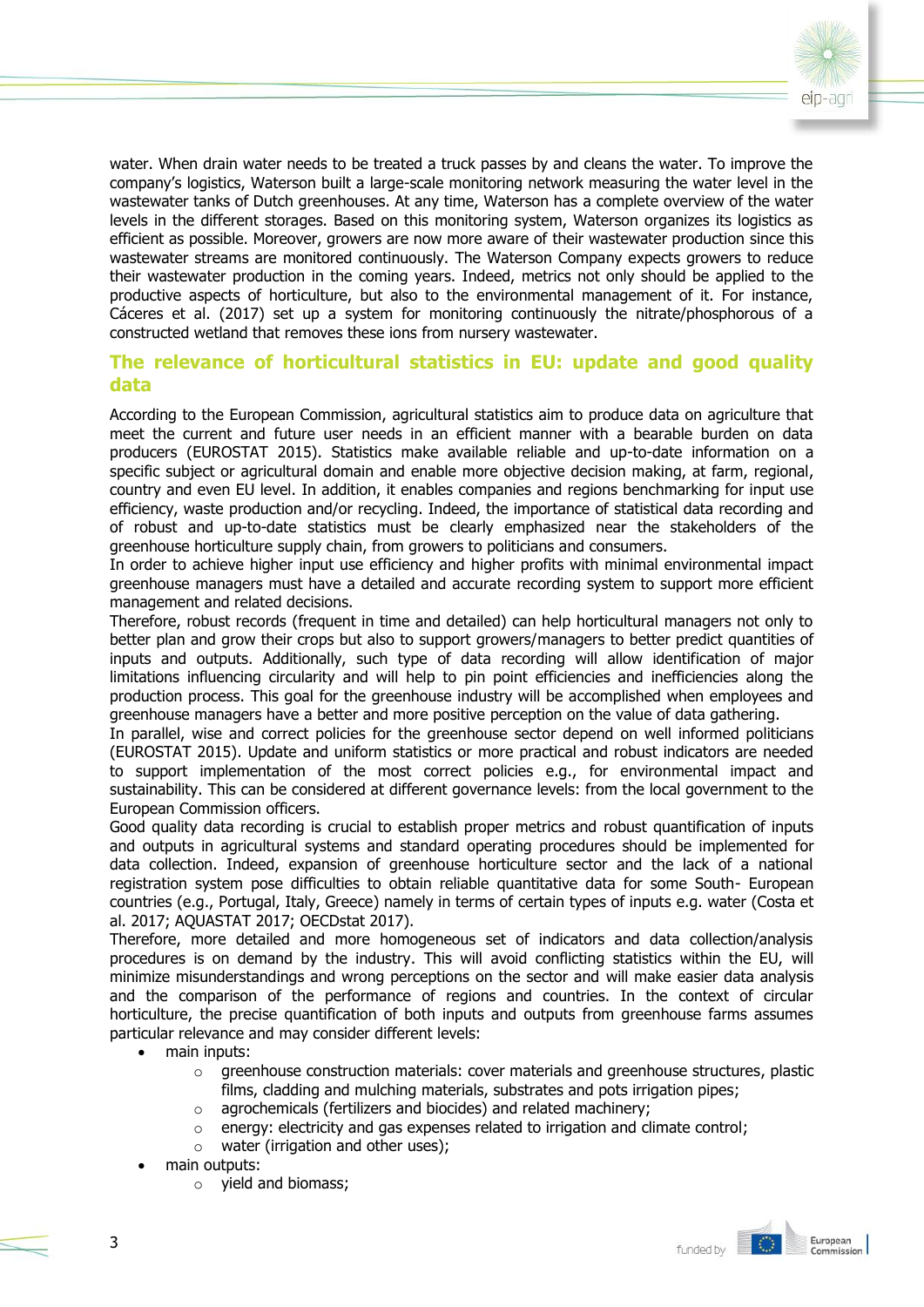

- $\circ$  organic solid wastes (low quality fruits, biomass, etc.);
- $\circ$  inorganic solid waste (covering plastics, plastic strings/clips, pots, irrigation pipes, etc.);
- $\circ$  liquid waste (waste waters from washing, exhausted nutrient solution).

The challenge of identifying an appropriate methodology —extensive data collection or indirect estimation— is evident and demands study and investments (see for example, USGS 2000).

Improved data management and record keeping are essential for monitoring and evaluation. These processes demand standardized data collection procedures to avoid variability among regions/countries (e.g., ISO norms). Such approach should be considered for both qualitative and quantitative data.

Moreover, combination of qualitative and quantitative data (e.g., perception and values and attitudes for farmers, consumers, distribution, consumers) will contribute to increase the overall reliability and validity of the survey and evaluation as well as to support confidence in conclusions and allow for complementarity and triangulation.

Ultimately, the EU should promote and support transnational strategies to develop a more standardized statistical survey and data quality assurance for the agricultural sector. In particular, for greenhouse horticulture in the different EU countries namely in what concerns: i) classification system and sector coverage (which thresholds to use); ii) statistical concepts, units of measure and definitions (specific to greenhouse sector); iii) reference area and period; iv) frequency and type of dissemination.

# **Metrics and indicators of factor use**

To comply with the goals of circular economy, it is necessary to understand what are the inputs and where do they come from, how effectively the production phase turns the inputs into products and how waste generated during the production phase and the phase of using the products is managed. Therefore, it is necessary to monitor, measure, combine measurements into metrics and interpret metrics into indicators that represent the level of circularity of the system or process. The overall aim is to improve performance by comparison with a target and the study of the processes involved, so that better management practices can be adopted to gain efficiency and lower the environmental impact. Therefore, positive economic and environmental effects on the farm activity will be achieved.

On the other hand, monitoring can be applied at plant level during the growing cycle for adjusting the crop management. In this case, certain variables are measured in representative control points which allow taking decisions aimed at the optimization of the management. The objective is to improve the production, reduce input use and increase their use efficiency. To apply monitoring in automatic control is the best way of optimization. This is the case of automatic irrigation systems based on an evapotranspiration model and/or soil water content measurements (Casadesus et al. 2012). However, sometimes monitoring has to be done manually and data must be interpreted after collection, so that automation is not possible.

At farm level, there is a large number of performance indicators suitable to be applied (van Halsema and Vincent 2012). For the specific case of irrigation water, a guideline for benchmarking performance in the irrigation and drainage sector was published by FAO and proposes several key metrics classified in different categories (Malano and Burton, 2001). An extended measure is the irrigation water supplied per irrigated unit area (expressed as  $m^3$  ha<sup>-1</sup>), although it does not give an exact idea of how good the irrigation management is. For this objective, it is remarkable the Relative Irrigation Supply (RIS), which is the ratio between the measured water inflow to the irrigation system and the irrigation water demand, being  $RIS = 1$  the optimal value. Management will be less efficient the higher the value of the indicator, so that a value of, for example,  $RIS = 1.5$  indicates an excess of supply of 50% in relation to crop water requirements. However, metrics can vary along the crop cycle, being important to achieve a good performance throughout the whole growing period, so that it is necessary to analyze the different phases of the crop independently.

A comparative way of measuring the water use efficiency is relating production and irrigation supply, thus obtaining the water productivity (kg  $m^{-3}$ ). These parameters can be also inversely related as water use per production unit (m<sup>3</sup> t<sup>-1</sup>), which is a useful metric for growers since they have awareness of the mean final production. Moreover, this metric can be quickly related to the total volume of water

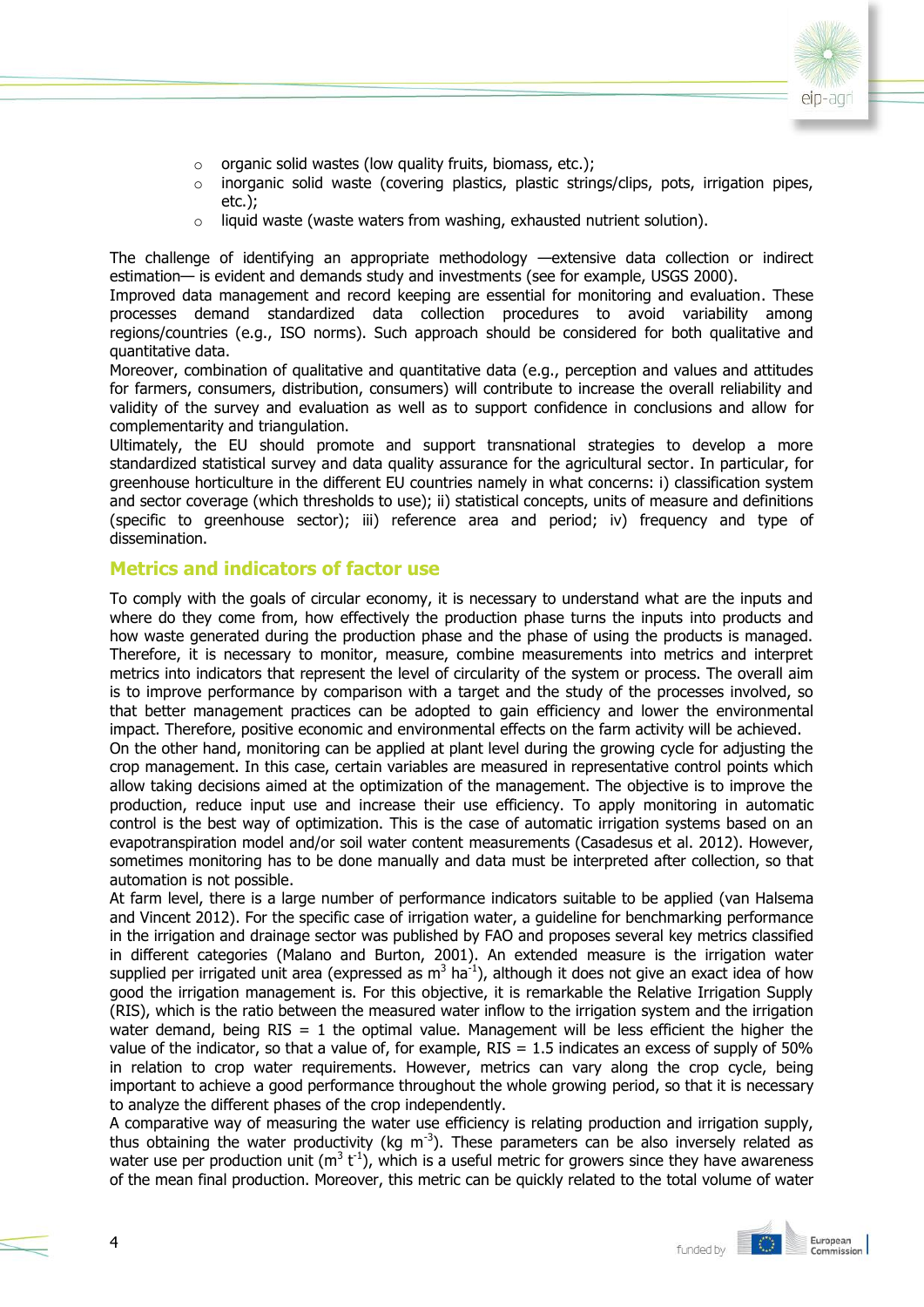

required per cultivation cycle. This metric allows comparing the efficiency in different areas or growing systems. However, some agronomic strategies, such as the deficit irrigation, could improve use efficiency while reducing the economic profitability, which is a relevant aspect for growers. Thus, it is necessary to consider not only the use efficiency but also the profitability (gross profit per unit of irrigation water;  $\epsilon$  m<sup>-3</sup>) for the selection of the best practices.

In greenhouses, rain and condensation water can be collected and used for irrigation as a very sustainable water source. This reduces the use of other types of water, especially ground water. The relation between the amount of rain and condensation water used in irrigation and the total water use indicates to what extent the growing system is independent of external water sources.

Regarding the nutrient use, it can be also evaluated in relation to the yield (nutrient use efficiency). It is often expressed as the amount of a nutrient applied by fertilisation (kg or fertilizer unit) necessary to produce one tonne of fresh yield. If the nutrient discharge is measured (in soilless systems or in soil bound crops where leaching can be controlled), it is possible to determine the percentage of nutrient discharge as the relation between the amount of wasted nutrient and the total applied. This metrics gives an idea of how big are the nutrient losses to the environment are and the potential to improve management.

Plant waste can be supplied to the soil and atmospheric nitrogen fixation can be promoted as a source of nutrients. Likewise, some microorganisms can be used for the mobilization of the nutrient reservoir in the soil. In this way, the ratio between the supply of nutrients by external fertilizers and the total nutrient extraction of the crop gives an idea of the level of self-sufficiency of the growing system referred to the nutrient use.

Regarding the energy use, it can be expressed per surface unit (MJ  $m^{-2}$ ) or in relation to the yield (Global Energy Requirement or GER; MJ  $kg^{-1}$ ). The energetic sustainability of the production system can be evaluated based on  $CO_2$  emissions (Global Warming Potential, GWP, kilograms of emitted  $CO_2$ per kilogram of yield).

Besides GWP, different indicators derived from the life cycle assessment (LCA) can be used to evaluate the environmental impact of the growing system such as: Abiotic Depletion Potential (ADP, expressed as the consumption of antimony per ton of yield), which measures the consumption of resources in the greenhouse ecosystem; Air Acidification Potential (AAP, expressed as kilograms of sulfur dioxide emissions into the atmosphere per ton of yield), which measures air pollution; Eutrophication Potential (EUP, expressed as kilograms of phosphates per ton of yield), which represents the nutrient enrichment of the ecosystem; and Photochemical Oxidation Potential (POP, expressed as kilograms of ethylene emissions (into the atmosphere per ton of yield). For example, Valera et al. (2016) compiled information about the above performance indicators for tomatoes grown in different greenhouse types and countries.

In the Annex, two tables have been reported that show i) web-available tools and ii) a summing up of measures, metrics, indicators and indexes, as a roadmap example for improving circularity in horticulture.

#### **Technologies available to support measurements**

Monitoring technologies are developing fast (e.g., climate conditions, crop stress, etc.) and there is an increasing number of high and low-cost technologies that will help the sector in proper and fast assessments and indirectly quantify input use and needs, improve input use efficiency and minimize waste and pollution in greenhouse horticulture (Incrocci et al. 2017; Thompson et al. 2017).

In an ideal horticultural system, each stream of a productive factor should be monitored for evaluation. To this purpose, in the "computer era", electronic devices can automatically accomplish much of the work otherwise manually done by humans. This allows high-throughput monitoring of data regarding material streams and their quantity and quality. Interactions between different tools for monitoring production systems are moreover facilitated by wireless connections that can improve much data exchanges in flexible (i.e., modular) sensing frameworks.

QR codes can be applied and scanned by laser to monitor the logistic of different productive factors. Many sensing technologies are instead available for monitoring productive factor use and quality for their maintenance and reuse in the same production cycle or recycle for other purposes.

Water balance, and then water use, can be directly calculated by electronic water meters allowing simple measurements of water volumes supplied and drained out from the horticultural system in the

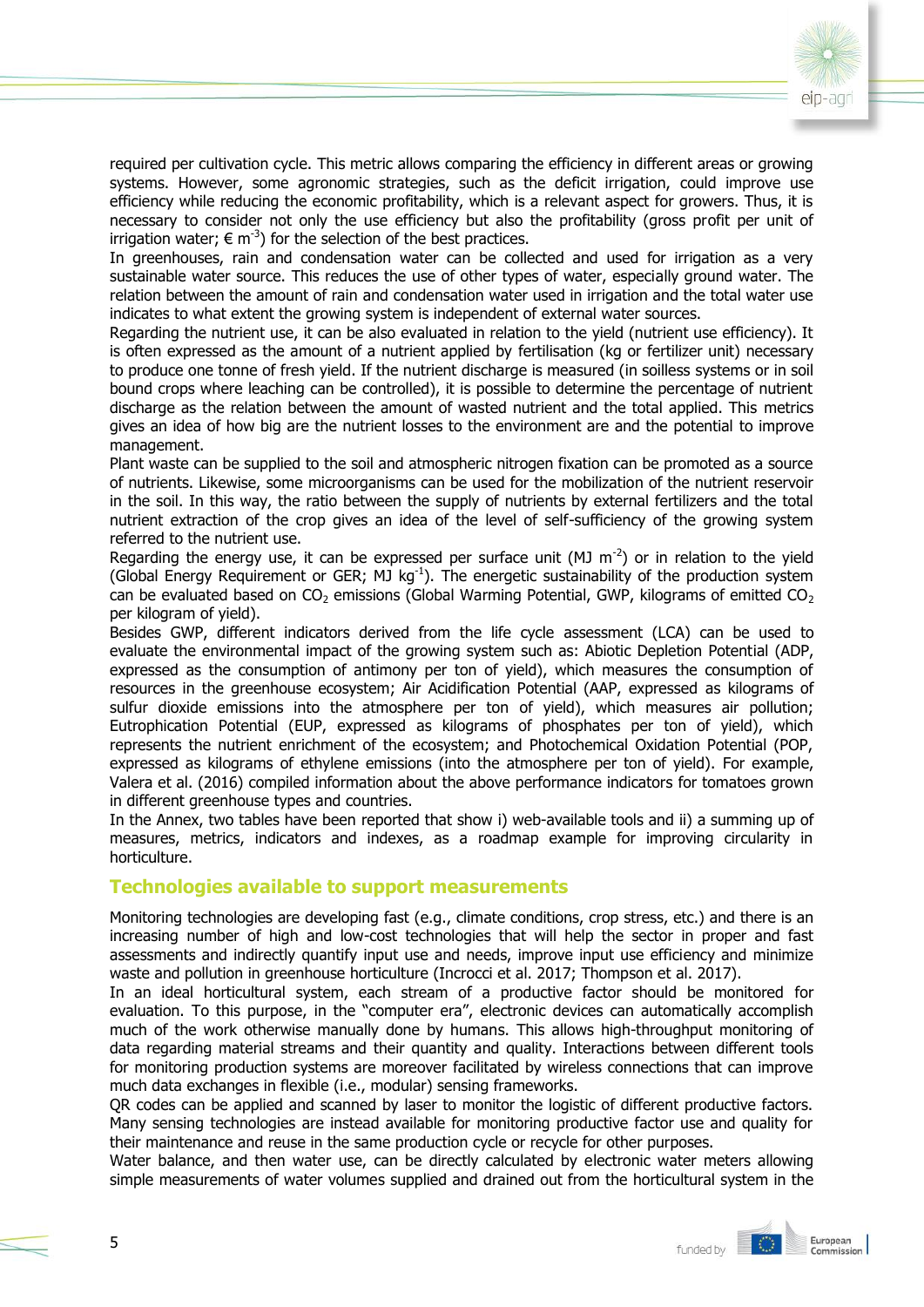

time unit. This procedure is particularly simple and effective in soilless cultivation (hydroponic or pot) systems.

However, water losses due to the use of free drain systems in both protected and open field horticulture can be indirectly estimated by the difference between water supply and crop evapotranspiration. The last quantity can be directly or indirectly determined by installation of different "hard" and "soft" sensors, respectively. The former are mainly represented by electronic weighing gutters, lysimeters and moisture sensors. The latter is one of the most promising technologies. Although moisture sensors often require on-situ calibration, their use has been spreading much in the last years due to the impressive cost reduction from one hand and the many possibilities of application from the other hand. The most common type is represented by FDR (frequency domain reflectometry) sensors, which allow affordable measurements of the volumetric water content in the root zone. Indirect measurements of crop evapotranspiration can be furthermore accomplished through "soft" sensors consisting in simulation models. Indeed, mathematical models allow estimating crop evapotranspiration through algorithms based on more simply-to-measure variables such as climatic parameters that show high correlation with crop evapotranspiration. Other mathematical models can then also be adopted to estimate crop biomass and yield, plant growth and nutrient uptake, disease and pest occurrence. To run mathematical models, nets of sensors for the measurement of model-driving variables are required. Sensing technologies can be applied at different level in the horticultural system. Basic measurements consist in the monitoring of climatic variables fundamental for plant life such as radiation, air humidity and temperature. Historical climate datasets can be used to run prediction models to forecast cultivation scenarios and make economic and agronomic decisions in advance.

However, the recording and storage of climatic parameters is important not only for simulation purposes but also to calculate efficiency indices (e.g., radiation and temperature use efficiency), to manage climate in protected environment, to optimize energy fluxes. Basic instruments are radiometers (to measure direct and diffuse radiation), thermometers (to measure air, substrate and canopy temperature), wind speed meters, hygrometers (to measure vapor pressure deficit and relative humidity). For advanced temperature monitoring of the canopy, thermal imaging can be accomplished by increasing cheaper infrared thermal cameras.

All the above technologies can be applied to monitor and quantify material streams with the aim of reducing waste. However, when cultivation residues are collected to be reused in the same production cycle or recycled for other industrial sectors, the quality of residual materials must be measured and continuously monitored for proper management. In closed soilless systems, for example, the nutrient solution can be recirculated in successive irrigation cycle prior monitoring and adjustment of the nutrient solution drained out from the systems. To prolong as much as possible the recirculation of nutrient solution, the chemical characteristics can be automatically monitored through probes for the measurement of electrical conductivity, pH, ballast ions and nutrient concentration. For the latter, the most effective probes are based on photometry with visible light and ion-specific sensors such as ion selective optodes (ISOs), ion selective electrodes (ISEs), and ion-selective field effect transistors (ISFEs). Rapid kits for root zone (soil and growing media) and crop analysis are also commercially available for this scope (Incrocci et al. 2017).

Monitoring plant material is needed to optimize agronomic practice and to characterize cultivation residue and its successful recycle. An adequate quantification and characterization of green crop residues is for example strategic to recycle them as substrates and/or to use them in soil amendments, or to extract specific compounds valuable for other industrial sectors. Rapid kits for onfarm analysis commercially available for the characterization of green waste (Incrocci et al. 2017). Nowadays emerging imaging technologies are based on optical sensors allowing non-destructive measurements in the hyperspectral radiation range. In particular, imaging analysis, accomplished through digital RGB cameras, allows visual and chemical characterization of plant material, biomass quantification, and helps to monitor quality of both horticultural products and residues.

All information automatically acquired by sensing tools can be stored and elaborated by expert systems integrated into provisional computer programs and decision support systems (DSS), for optimized crop management with minimum waste and high recycle capacity of cultivation residues. The use of free image analysis software should be also promoted to make easier and faster image analysis.

I O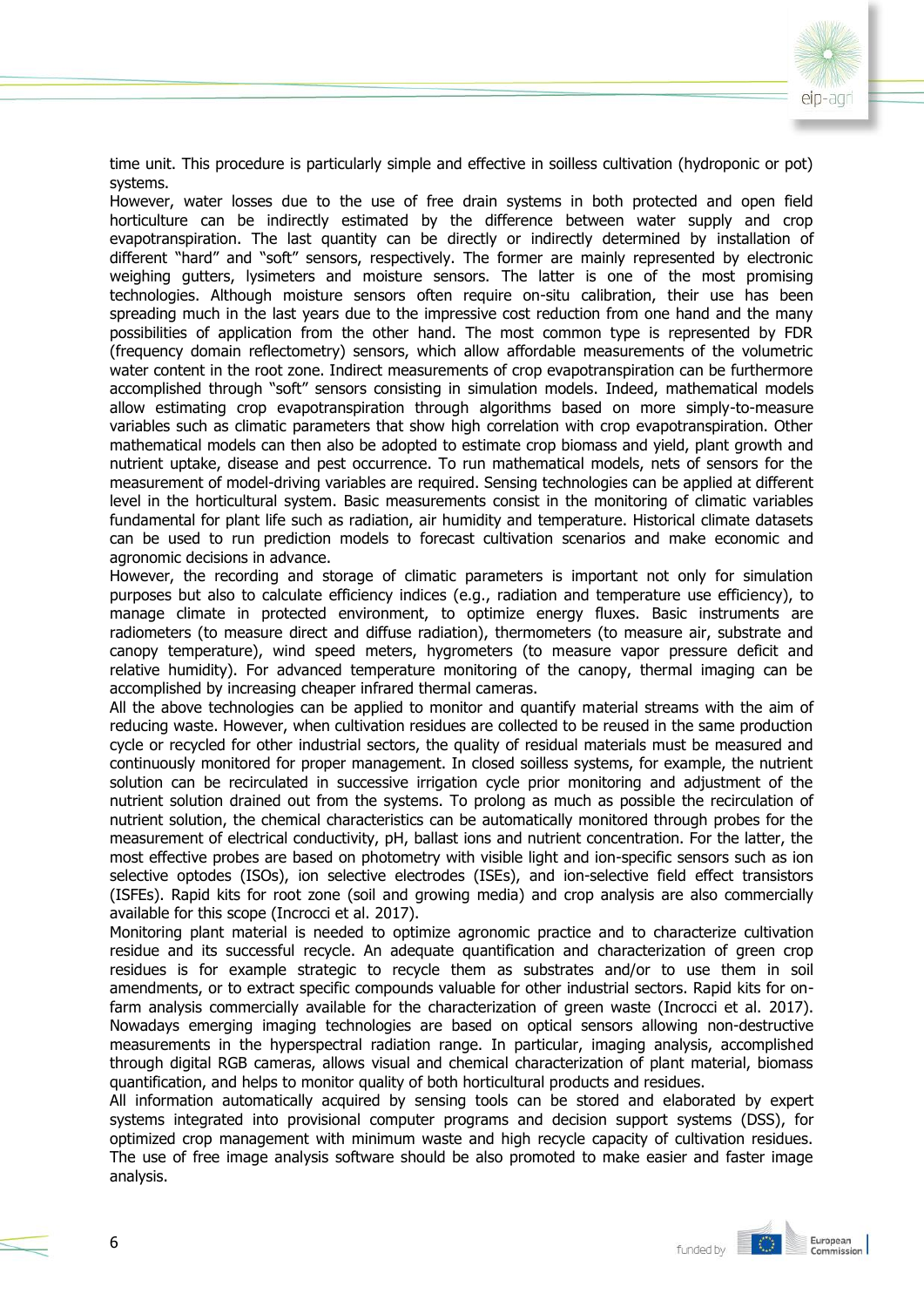

# **Data elaboration and storage**

7

One of the main bottlenecks in the use of monitoring data is the lack in common acquisition protocols for their collection, storage and successive elaboration. In the EU, it is not possible to identify a standard protocol for the acquisition of data in the specific sector of horticulture. Common targets should be identified for different specialized cultivation systems and then the buildup of robust, up-todate and transnational databases supported to define precisely input and outputs use in modern greenhouse horticulture. Some databases are indeed available at EU level for agricultural activity (AQUASTAT; OECDstat; FAOSTAT; see Annex I, Table I) but the profile of many countries is very often not kept up to date.

Depending on the scope, available data can be stored and used at farm, consortium, regional, and country level. One of the main drawbacks and limitations in data sharing consists in the possible concerns about the protection of individual farm data. To this purpose, the idea of grouping same subjects into clusters, i.e., similar farm types in the same area with similar agroecological conditions and needs, appears of great interest to achieve common objectives for increasing circularity in the economy of horticultural systems. Some projects in the Mediterranean area have been developed to create nets of farms for accurate climate monitoring. In this case, monitoring frameworks were created at local level in homogenous agricultural areas using principal nodes that collect information from other "satellite" farms. The elaboration of those data allows estimating many climate-based parameters that are basilar, for example, for plant nutrition and irrigation or pest and disease management. Web-based platforms are also useful tools to boost the elaboration climatic and other crop parameters for efficient fertirrigation of horticultural crops (e.g., Cahn et al. 2015).

Collected monitoring data are subjected to different use depending on their nature and application. These data can be handled at farm or at broader scale for different purposes such as the operative farm management, the implementation in prevision studies for making decisions, and the calculation of economic and environmental indices.

"Big data" and "smart farming" are relatively new concepts, so it is expected that knowledge about their application and implication for research and development is not widely spread yet (Kamilaris et al. 2017; Wolfert et al. 2017). Nevertheless, the new approach of "internet of things" and "cloud computing" are expected to leverage technologic development and introduce more robots and artificial intelligence in farming for advanced decision-making in the near future (Figure 2). Big data could be used to provide predictive insights in farming operations, drive real-time operational decisions, and redesign business processes for game-changing business models; therefore, this kind of approach could go beyond primary production.

On the other hand, monitoring data is crucial for effective understanding of the associated environmental impacts related to the horticultural systems. Life cycle assessment (LCA) model compilation of a greenhouse system firstly requires detailed information about the available annual quantities of natural resources (e.g., rainfall, well water, soil nutrient budget, radiation, temperature, and land) as well as materials (e.g., seedlings, fertilizers, pesticides, substrates) and energy (e.g., fuels, electricity) inputs for the system's operation. Information regarding structures and covering materials (types and life span) should also be available. Second fundamental point is related to the availability of data regarding the harvestable produce and residues. Produce quality and yield should be quantified to be related to the use efficiency of different productive factors. Annual waste (e.g., fertilizer and water losses, residual growing media, product losses, unmarketable products) should be quantifiable with special attention paid towards those chemicals or other residual substances that are potential pollutants or harmful factors for human and animal health (e.g., nitrates, phosphates, residual pesticides, etc.). However, since LCA outputs mostly depend on the boundary conditions delineated in the computation of the model chosen, more inclusive and global LCAs should consider transport and market characteristics.

Results by LCA can be managed through specific indices to assess the environmental impact of horticultural crops e.g. carbon and water footprint. The first one is an indicator of anthropogenic greenhouse gas emissions related to climate change (IPCC, 2007). The second is an indicator of direct and indirect fresh water consumption in the cropping system. The water footprint is a multidimensional indicator that quantifies volumes of water directly used by the crop and polluted due to the cultivation process. The indicator has three components, the green, blue, and gray water

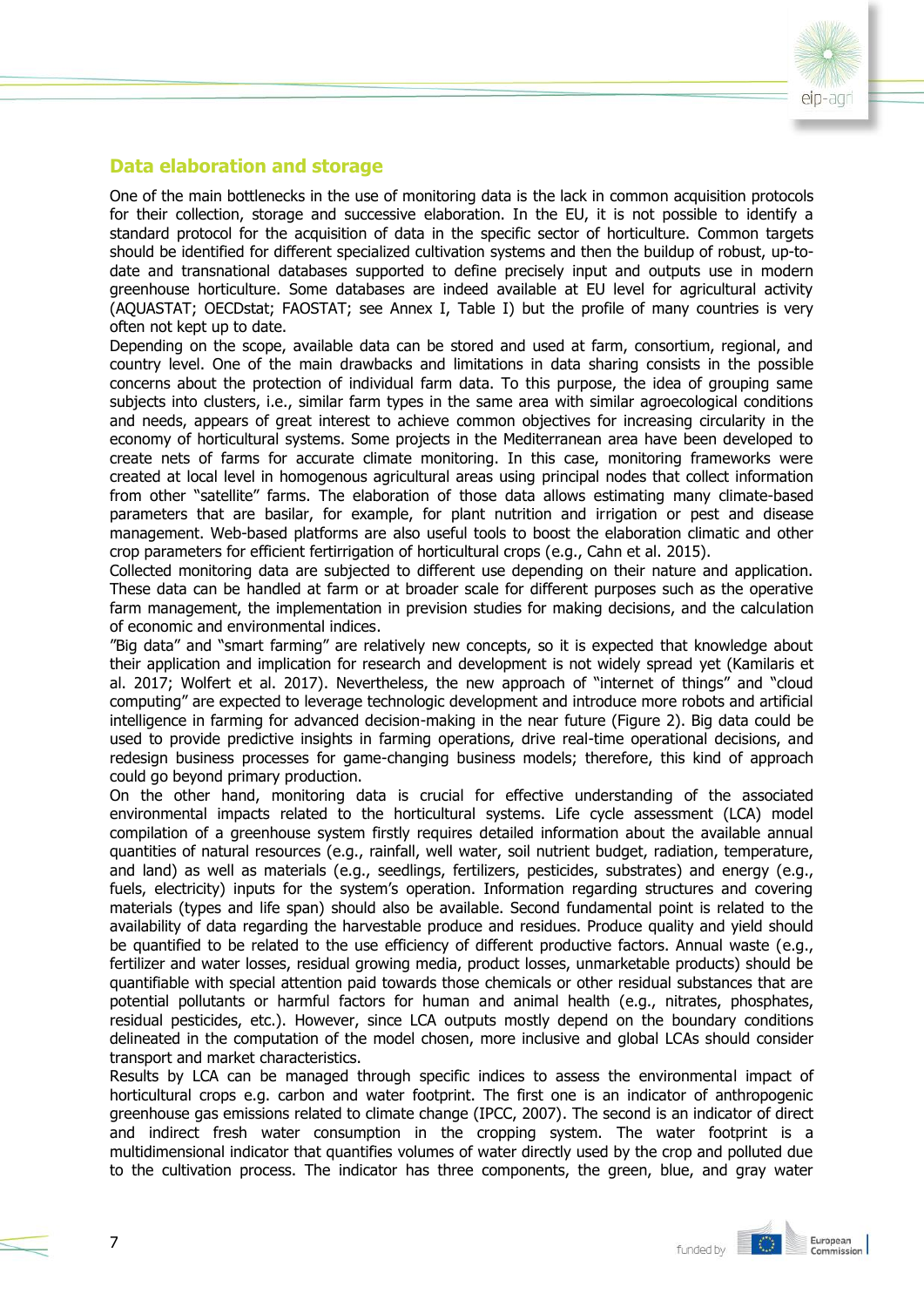

footprints, which are respectively based on i) naturally available water (i.e., rainfall and soil budget), ii) irrigation water, and iii) water potentially polluted by the crop (Hoekstra et al. 2009). Carbon and water footprint are useful tools to quantify and locate input footprints, to evaluate sustainability of the cropping system and to identify strategies to reduce the impact of agricultural systems at local and global level.

In the Annex, two tables have been reported that show i) web-available tools and ii) a summing up of measures, metrics, indicators and indexes, as a roadmap example for improving circularity in horticulture.



**Figure 2. Examples of big data application: the cycle of smart farming in horticulture (rearranged from Wolfert et al. 2017).**

# **Proposal for potential operational groups**

- Operational groups focusing on the training of technicians and growers for improved education about monitoring and metrics in agriculture.
- Operational groups on the effective use of monitoring devices and data handling.
- Operational groups to support data analysis.
- Operational groups on water accountability in farming.
- Operational groups for data collection of every type of crop.

# **Proposals for (research) needs from practice**

The collection of reliable data and the adoption of effective monitoring systems is currently limited by many factors that could be addressed in specific research programs focusing on the following topics.

- Low-cost and affordable technologies: the cost of monitoring devices can be reduced by the adoption of low-cost technologies derived by studies of new and recyclable materials.
- Standardized metrics for greenhouse horticulture and other intensive farming systems.
- Increase perception of growers and managers for "data value".
- **•** Effective use of sensors in horticulture.
- No autonomous data analysis software or procedure is available: standardize procedures of big data analysis have to be implement to help farmers.

# **Conclusions and recommendations for further development**

Horticultural systems are complex and intensive agricultural production systems that allow high standard produce quality and yield, and high input efficiency when properly understood, managed and

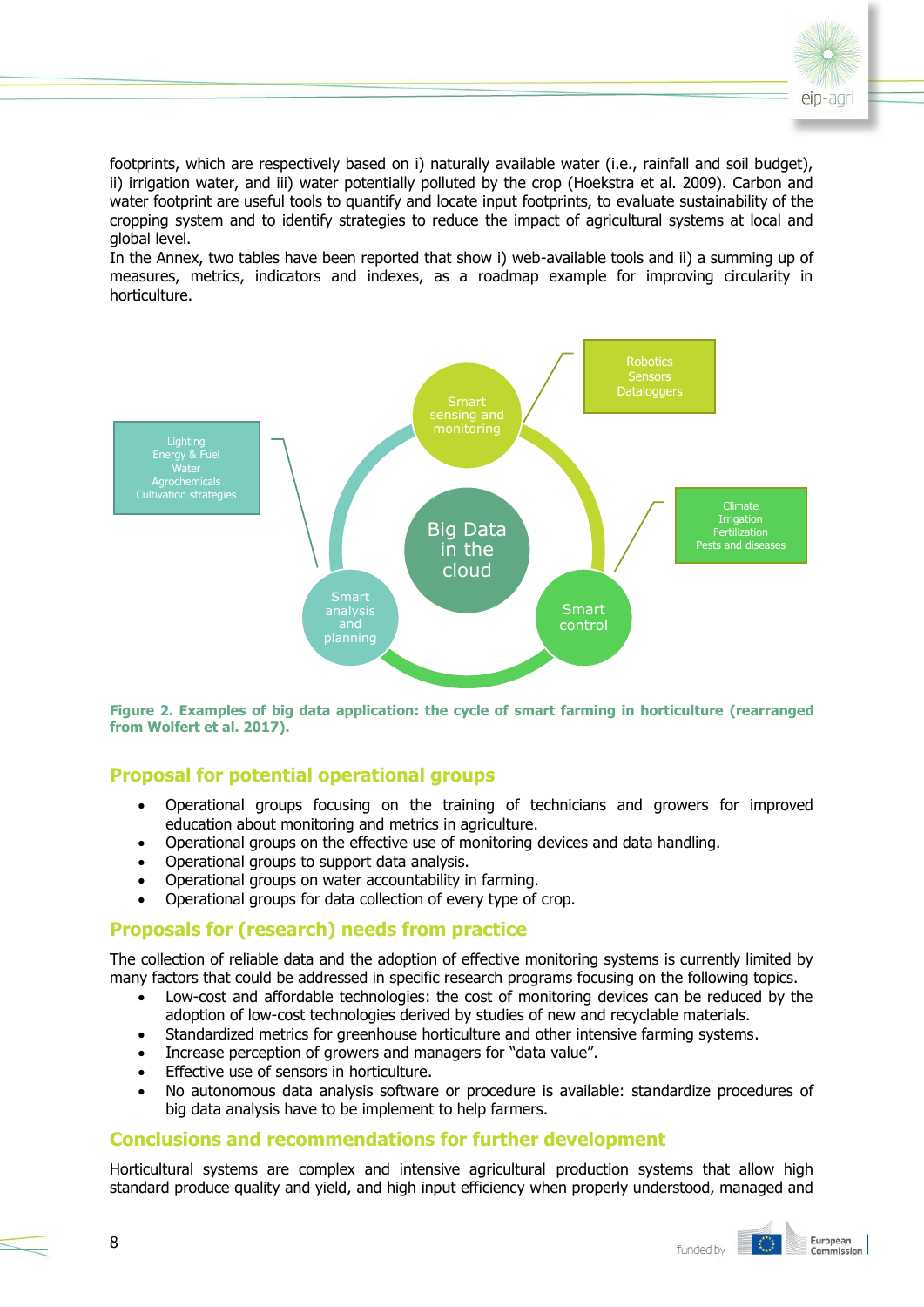

monitored. Nevertheless, the high demand for inputs per unit area can easily lead to inefficiencies thereby compromising the economic and the environmental sustainability. The way to minimize waste and maximize the use efficiency of productive factors lies in a deep knowledge of material characteristics and related streams involved in the greenhouse production cycle, which in turn makes it possible to optimize material reuse and recycling potential. To achieve this goal, a fine and precise monitoring action is required from the farm to a broader scale level. Notwithstanding its importance, many knowledge gaps are identified when dealing with data gathering and monitoring at farm, region and even country levels. Very often, growers have scarce awareness of the importance of metrics and data monitoring to characterize and quantify the use of or the amount of waste materials involved in the greenhouse production chain. Therefore, exceeding materials are merely perceived as waste rather than as resources that could potentially be reused in successive production cycles in the greenhouse or outside it. Specific politics should encourage effective and constant monitoring of horticultural system for example by grouping same subjects into clusters (clustering) with similar characteristics and exigencies. The greenhouse horticulture has ideal conditions (know-how, technical, economical) to reach high level of "circularity" if compared, for example, with other subsectors of intensive agriculture in open field that show less capacity to assess and control the flow of materials and waste. Therefore, and attending to its importance, data monitoring in EU greenhouse horticulture needs to be economically sustained through specific support programs. Indeed, precise data monitoring and storage appears a worthwhile practice to improve circular economy in this agricultural subsector.

# **Cited literature**

Cáceres, R, Pol E, Narváez L, Puerta A, Marfà O (2017) Web app for real-time monitoring of the performance of constructed wetlands treating horticultural leachates. Agric Water Manage 183:177- 185

Cahn M, Hartz T, Smith R, Noel B, Johnson L, Melton F (2015) CropManage: an online decision support tool for irrigation and nutrient management. In: Western Nutrient Management Conference. Reno (NV), pp 9–13

Casadesús J, Mata M, Marsal J, Girona J (2012) A general algorithm for automated scheduling of drip irrigation in tree crops. Comput Electron Agr 83:11–20. https://doi.org/10.1016/j.compag.2012.01.005

Costa JM, Reis M, Passarinho JA, Ferreira ME, Almeida DPF (2017) Microeconomic and environmental sustainability of Portuguese greenhouse horticulture: a critical assessment. Acta Hortic 1170:1117- 1124

EUROSTAT (2015) Strategy for Agricultural Statistics 2020 and beyond and subsequent potential legislative scenarios. The set of the set of the set of the set of the set of the set of the set of the set of the set of the set of the set of the set of the set of the set of the set of the set of the set of the set of t

http://ec.europa.eu/eurostat/documents/749240/749310/Strategy+on+agricultural+statistics\_Final/fe d9adb7-00b6-45c5-bf2c-2d7dcf5a6dd9

Hoekstra AY, Chapagain AK, Aldaya MM, Mekonnen MM (2009) Water Footprint Manual State of the Art. Water Footpr Netw 131

Incrocci L, Massa D, Pardossi A (2017) New trends in the fertigation management of irrigated vegetable crops. Horticulturae 3:37. doi: 10.3390/horticulturae3020037

IPCC (2007) Climate Change 2007 Synthesis Report. Spain (https://www.ipcc.ch/pdf/assessmentreport/ar4/syr/ar4\_syr\_full\_report.pdf)

Kamilaris A, Kartakoullis A, Prenafeta-Boldú FX (2017) A review on the practice of big data analysis in agriculture. Comput Electron Agric 143:23–37. doi: https://doi.org/10.1016/j.compag.2017.09.037

Malano H, Burton M (2001) Guidelines for benchmarking performance in the irrigation and drainage sector. Knowledge Synthesis Report No. 5. IPTRID Secretariat. Food and Agriculture Organization of the United Nations. Rome. 44 pp. (http://www.icid.org/BMGuidelines.pdf)

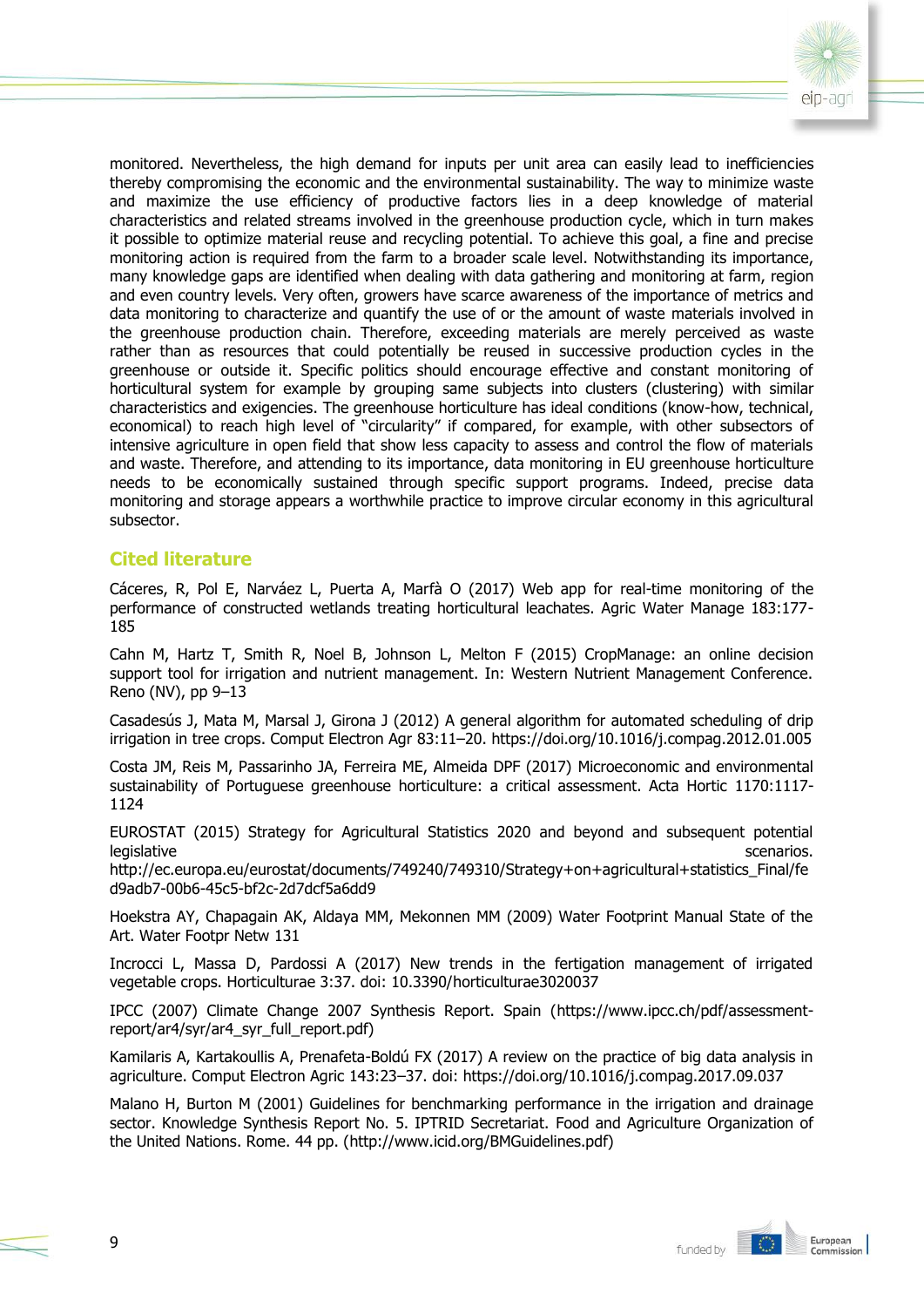

Ruijs M (2018) Soilless culture in Dutch greenhouse tomato; History, economics and current issues (https://www.wur.nl/upload\_mm/5/5/9/81567367-3b11-4aea-8639-

225d6437d37f\_Szentes%20Marc%20Ruijs%20UK%20Presentation\_Soilless%20culture%20NL\_28062 011.pdf)

Thompson RB, Incrocci L, Voogt W, Pardossi A, Magán JJ (2017) Sustainable irrigation and nitrogen management of fertigated vegetable crops. Acta Hortic 1150:363–378. doi: 10.17660/ActaHortic.2017.1150.52

USGS (2000) National Handbook of Recommended Methods for Water Data Acquisition -- Chapter 11 - Water Use (http://water.usgs.gov/pubs/chapter11/)

Valera DL, Belmonte LJ, Molina FD, López A (2016) Greenhouse agriculture in Almería. A comprehensive techno-economic analysis. Cajamar Caja Rural. Serie Economía 27. Almería. 408 pp. (http://www.publicacionescajamar.es/series-tematicas/economia/greenhouse-agriculture-in-almeria-acomprehensive-techno-economic-analysis/)

van Halsema GE, Vincent L (2012) Efficiency and productivity terms for water management: A matter of contextual relativism versus general absolutism. Agric Water Manag 108:9–15 . doi: https://doi.org/10.1016/j.agwat.2011.05.016

Wolfert S, Ge L, Verdouw C, Bogaardt M-J (2017) Big Data in Smart Farming – A review. Agric Syst 153:69–80. doi: 10.1016/j.agsy.2017.01.023

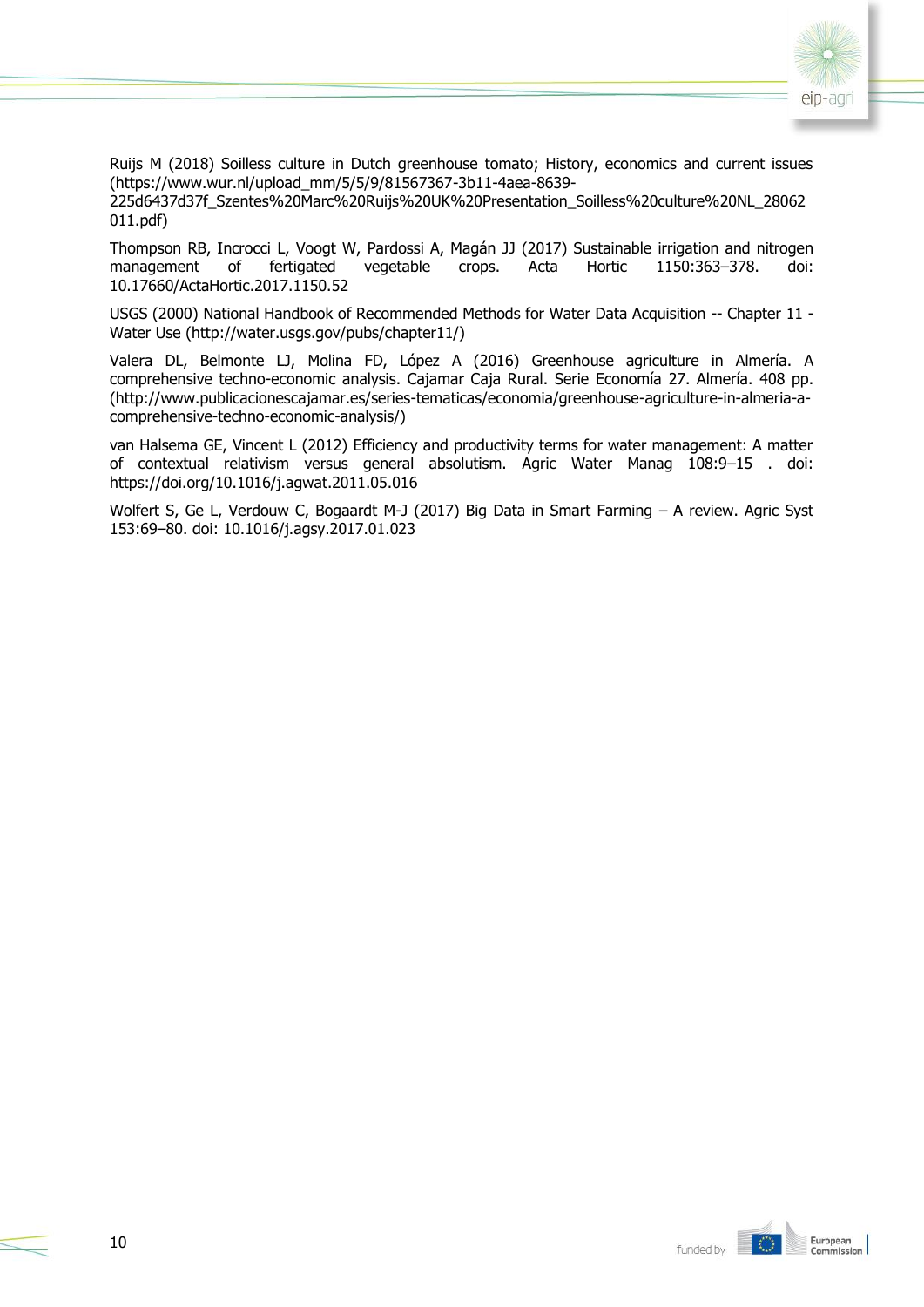

# **Annex I**

**Table 1. Examples for different web-available tools to boost data monitoring and elaboration in horticultural systems.**

| <b>Resource/Tool/Database</b>                                    | <b>Description</b>                                                                                                                                          | Main inputs/Based on                                                              | Link/Available at                                                                                                       |  |  |
|------------------------------------------------------------------|-------------------------------------------------------------------------------------------------------------------------------------------------------------|-----------------------------------------------------------------------------------|-------------------------------------------------------------------------------------------------------------------------|--|--|
| <b>Calculators</b>                                               |                                                                                                                                                             |                                                                                   |                                                                                                                         |  |  |
| Various web tools to support<br>decisions greenhouse cultivation | Strategies, substrates, quality control,<br>economics                                                                                                       | Various parameters                                                                | http://backpocketgrower.com/calculators.asp                                                                             |  |  |
| Air exchange monitor                                             | Excel spreadsheet for air exchange<br>rate of multi-tunnel natural ventilation                                                                              | Number of spans and ventilators<br>characteristics                                | https://www.wur.nl/en/Research-Results/Projects-and-<br>programmes/Euphoros/Calculation-tools/Air-exchange-monitor.htm  |  |  |
| Daily light integral calculator<br>(DLICALC)                     | Web tool to calculate supplemental<br>daily light                                                                                                           | Lamp type and operation                                                           | https://extension.unh.edu/Agric/AGGHFL/dlicalc/index.cfm                                                                |  |  |
| Fertilizer calculator                                            | Excel spreadsheet to calculate nutrient<br>supply and efficiency                                                                                            | Crop characteristics                                                              | https://www.wur.nl/en/Research-Results/Projects-and-<br>programmes/Euphoros/Calculation-tools/Fertilizer-Calculator.htm |  |  |
| Fertilizer concentration calculator<br>(FERTCALC)                | Web-based nutrient solution calculator                                                                                                                      | Fertilizer type, crop, location, date,<br>injector parameters                     | https://www.ces.ncsu.edu/depts/hort/floriculture/software/FERTCALC.htm                                                  |  |  |
| Open-field fertilization calculator<br>(Agrosat)                 | Web tool to manage open-field<br>fertilization                                                                                                              | Geographical references and crop<br>parameters                                    | https://www.agrosat.it/                                                                                                 |  |  |
| Plant growth regulator calculator<br>(PGRCALC)                   | Excel spreadsheet to calculate plant<br>growth regulator mixing rates and final<br>solution costs                                                           | Plant dimensions, application rate<br>per unit areas                              | https://www.ces.ncsu.edu/depts/hort/floriculture/software/PGRCALC.htm                                                   |  |  |
| Various mobile device applications                               | Web page collecting many simple<br>applications for greenhouse growers                                                                                      | Depending on application                                                          | https://ag.umass.edu/greenhouse-floriculture/fact-sheets/apps-useful-<br>apps-for-greenhouse-growers                    |  |  |
| <b>Simulators and decision support systems (DSS)</b>             |                                                                                                                                                             |                                                                                   |                                                                                                                         |  |  |
| Fertigation manager (Hydrotools)                                 | Nutrient solution calculator and<br>simulation tool to manage water and<br>mineral relations of soilless crops                                              | Various parameters                                                                | https://www.wur.nl/en/Research-Results/Projects-and-<br>programmes/Euphoros/Calculation-tools/Hydrotools.htm            |  |  |
| Economic and environmental<br>simulator                          | The excel spreadsheet allows<br>evaluating inputs and outputs and the<br>potential environmental impacts of the<br>product system basing on LCA<br>approach | Crop characteristics, pesticide<br>applications, energy use and<br>livestock data | https://www3.lei.wur.nl/euphoros/                                                                                       |  |  |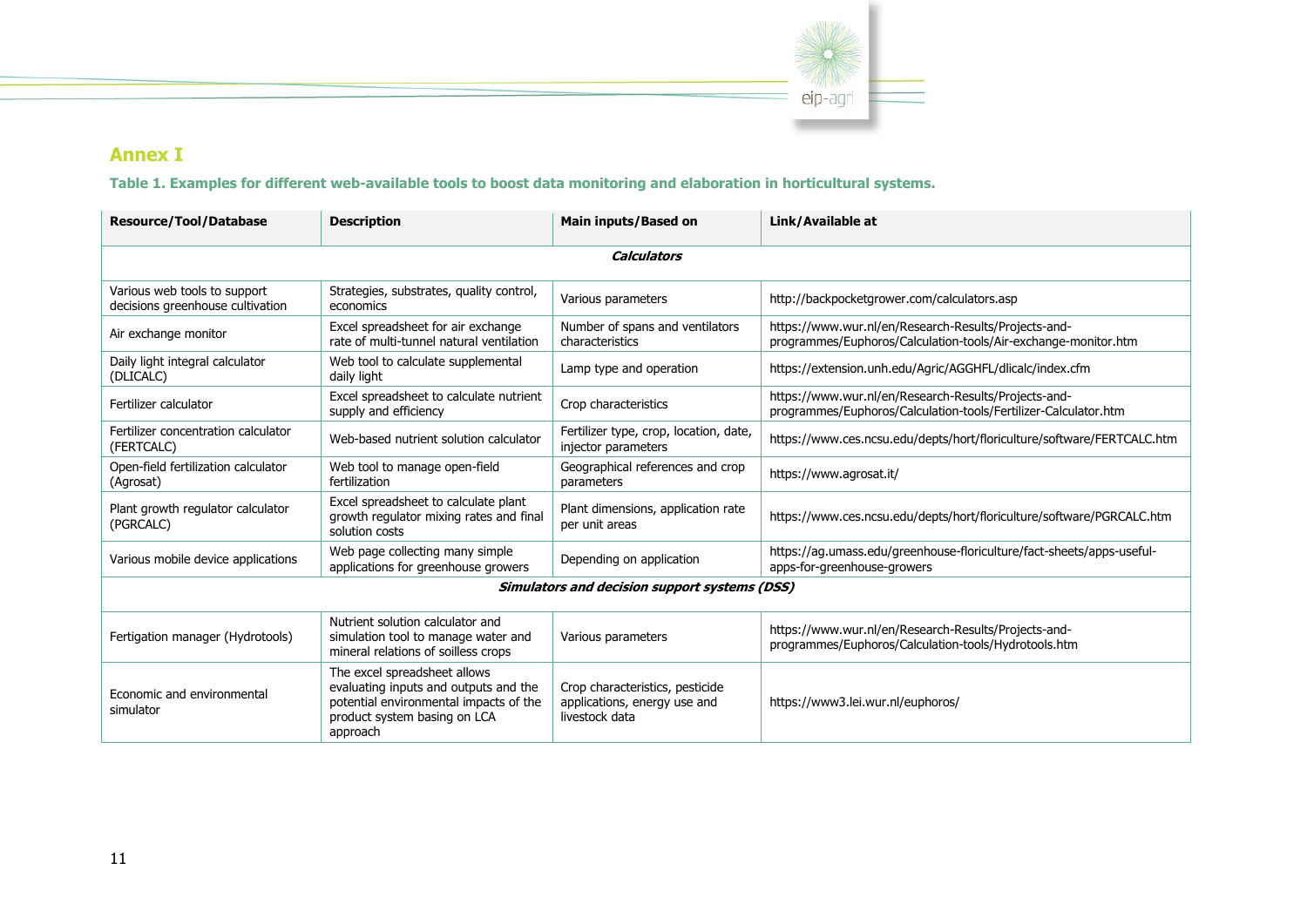

| <b>Resource/Tool/Database</b>             | <b>Description</b>                                                                                                                                                                                                                                                                                                                                                                                                         | <b>Main inputs/Based on</b>                                                                                                                               | Link/Available at                                                                                                                                                         |  |
|-------------------------------------------|----------------------------------------------------------------------------------------------------------------------------------------------------------------------------------------------------------------------------------------------------------------------------------------------------------------------------------------------------------------------------------------------------------------------------|-----------------------------------------------------------------------------------------------------------------------------------------------------------|---------------------------------------------------------------------------------------------------------------------------------------------------------------------------|--|
| Cool Farm Tool                            | Web tool to estimate the possible<br>reduction in carbon and greenhouse<br>gas emissions depending on growers'<br>cultivation strategies                                                                                                                                                                                                                                                                                   | Crop characteristics, fertilizer<br>applications, number of pesticide<br>applications, energy use and<br>livestock data, manure<br>management, energy use | https://coolfarmtool.org/coolfarmtool/greenhouse-gases/                                                                                                                   |  |
| EcoModules                                | Web-based service for calculating<br>environmental impacts of products for<br>their whole lifecycle.                                                                                                                                                                                                                                                                                                                       | Material characteristics                                                                                                                                  | https://www.luke.fi/palvelut/osaamisalueet/kiertotalous-ja-<br>kestavyys/ecomodules-palvelu/                                                                              |  |
| PrHo 2.0                                  | DSS to calculate the water<br>requirements of greenhouse vegetable<br><b>Crops</b>                                                                                                                                                                                                                                                                                                                                         | Crop and climate data                                                                                                                                     | http://www.publicacionescajamar.es/series-tematicas/centros-<br>experimentales-las-palmerillas/prho-v-20-programa-de-riego-para-cultivos-<br>horticolas-en-invernadero-2/ |  |
| VegSyst-DSS                               | DSS to calculate the nitrogen<br>requirements of greenhouse vegetable<br><b>Crops</b>                                                                                                                                                                                                                                                                                                                                      | Crop and climate data, nitrogen<br>content of the soil at the<br>beginning of the crop                                                                    | http://www.ual.es/GruposInv/nitrogeno/VegSyst-DSS%20-%20ESP.shtml                                                                                                         |  |
| <b>Performance indicators and indices</b> |                                                                                                                                                                                                                                                                                                                                                                                                                            |                                                                                                                                                           |                                                                                                                                                                           |  |
| Agro-environmental indicators             | These indicators monitor agricultural and environmental change in England<br>and are updated as new information becomes available                                                                                                                                                                                                                                                                                          |                                                                                                                                                           | https://www.gov.uk/government/statistical-data-sets/agri-environment-<br>indicators                                                                                       |  |
| <b>WATER</b> use                          | Provides standards and guidance for measuring, estimating, collecting, and<br>analyzing water-use data                                                                                                                                                                                                                                                                                                                     |                                                                                                                                                           | http://water.usgs.gov/pubs/chapter11/                                                                                                                                     |  |
| Water footprint                           | SO 14046:2014 specifies principles, requirements and guidelines related to<br>water footprint assessment of products, processes and organizations based<br>on life cycle assessment (LCA).<br>ISO 14046:2014 provides principles, requirements and guidelines for<br>conducting and reporting a water footprint assessment as a stand-alone<br>assessment, or as part of a more comprehensive environmental<br>assessment. |                                                                                                                                                           | https://www.iso.org/standard/43263.html                                                                                                                                   |  |
| <b>Databases and statistics</b>           |                                                                                                                                                                                                                                                                                                                                                                                                                            |                                                                                                                                                           |                                                                                                                                                                           |  |
| <b>AQUASTAT</b>                           | Includes tools and databases providing information on water use and related<br>parameters                                                                                                                                                                                                                                                                                                                                  |                                                                                                                                                           | http://www.fao.org/nr/water/aquastat/main/index.stm                                                                                                                       |  |
| <b>FAOSTAT</b>                            | Includes tools and databases providing information for agricultural system                                                                                                                                                                                                                                                                                                                                                 |                                                                                                                                                           | http://www.fao.org/faostat/en/                                                                                                                                            |  |
| <b>EUROSTAT</b>                           | Includes tools and databases providing information for agricultural system                                                                                                                                                                                                                                                                                                                                                 |                                                                                                                                                           | http://ec.europa.eu/eurostat                                                                                                                                              |  |
| <b>OECDstat</b>                           | Includes tools and databases providing information for agricultural system                                                                                                                                                                                                                                                                                                                                                 |                                                                                                                                                           | http://stats.oecd.org/                                                                                                                                                    |  |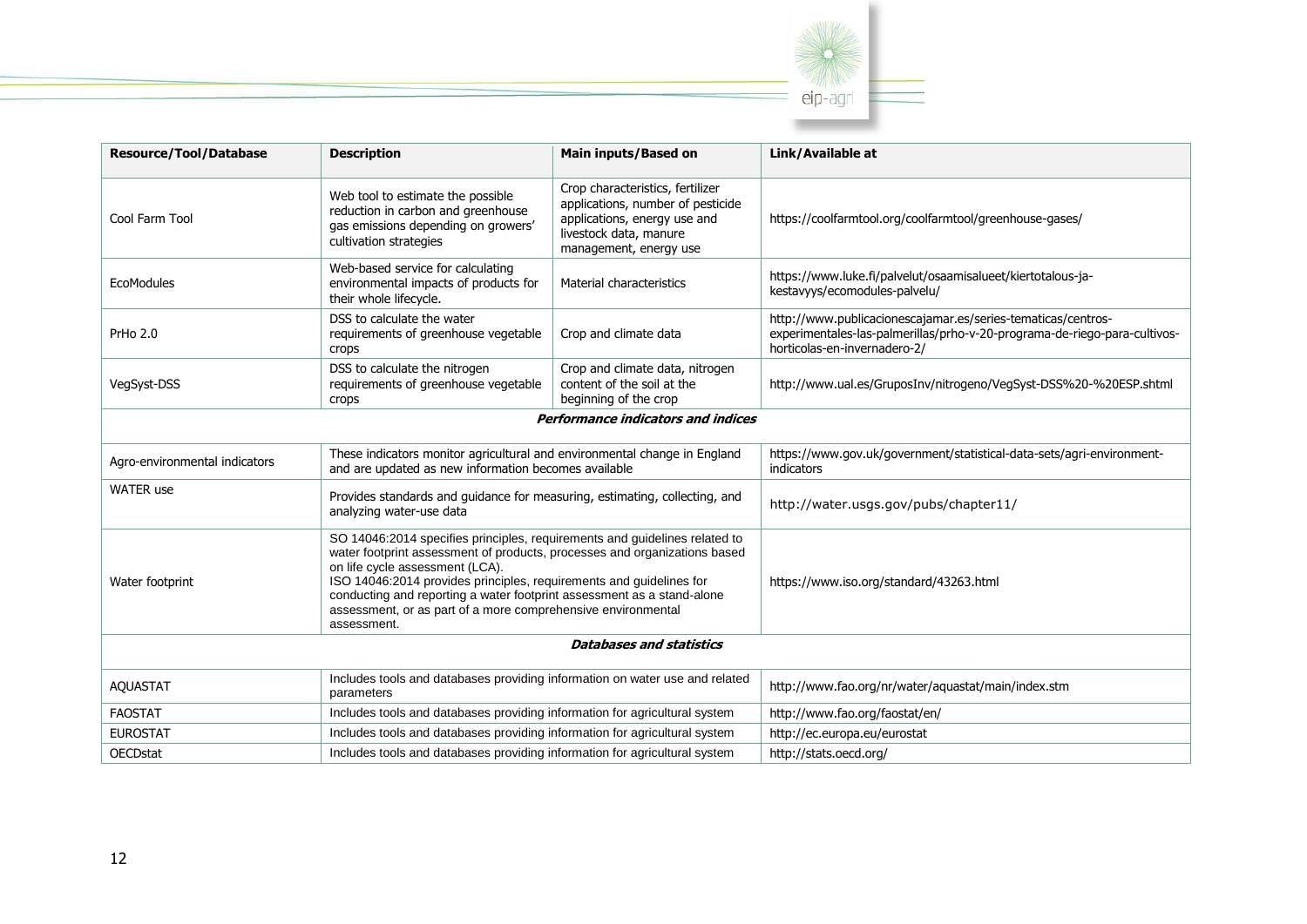

**Table 2. Examples of circular economy measures, metrics, indicators and indexes. Tomato production was considered as a model system. A1-n. Circular measures, metrics, indicators and indexes in the strict sense, measuring the degree of closed loops and restorative processes (degree of circularity on company level). B1-n. Environmental performance or competitiveness metrics are associated with sustainability but not with circularity in a strict sense of the concept<sup>1</sup> .**

| Monitoring tool and reasons for its use                       | Requirements to be measured /calculated according to the principles of circularity (reusing, recycling, recovery) <sup>2</sup>                       |
|---------------------------------------------------------------|------------------------------------------------------------------------------------------------------------------------------------------------------|
| <b>Measures:</b> Provide quantitative indication of           | How efficient is the use of materials and energy to deliver the value proposition?                                                                   |
| the extent, amount, dimension, capacity, size                 | How many m <sup>2</sup> of water/N/P/kWh of energy are used per ha to grow tomatoes?                                                                 |
| etc. of some attribute of a process or a                      | Reducing input and use of natural resources and increasing share of renewable and recyclable resources:                                              |
| product.                                                      | How many $m3$ of water comes from blue, green and grey sources?                                                                                      |
| Why do you need measures?                                     | $\checkmark$<br>How many kg of nutrients are synthetic, excavated from the lithosphere or are animal, plant or manure based?                         |
| To operationalize a process at a<br>$\checkmark$              | How much of the energy/material inputs is derived from renewable sources?<br>✓                                                                       |
| practical, concrete level with a number                       | Reducing valuable material losses:                                                                                                                   |
| or value.                                                     | How much water is drained per ha? How tight do materials and products circulate?<br>✓                                                                |
| Measured values do not provide<br>$\checkmark$                | How much waste is reduced as a result of the value proposition?<br>✓                                                                                 |
| enough information to guide decisions.                        | Product and by-product outputs: <sup>3</sup> How much material inputs are needed to deliver a unit of value?                                         |
| They must be fed into a metrics for that.                     | How many kg of saleable tomatoes are produced/ha?                                                                                                    |
|                                                               | How much by-product biomass per ha do you sell to other production processes where they are used as raw material?                                    |
|                                                               | Reducing non-product outputs (solid waste, wastewater, air emissions):                                                                               |
|                                                               | How much waste is generated to deliver a unit of value?                                                                                              |
|                                                               | How many kg of produced biomass other than the end product are recycled/sold as raw material to other processes, and taken to the landfill           |
|                                                               | as waste?                                                                                                                                            |
|                                                               | How much nutrients and $CO2$ are discharged/emitted to the environment per weight unit of tomatoes?                                                  |
|                                                               | <b>Business model:</b> 4                                                                                                                             |
|                                                               | How much of the value proposition is derived from recycling/repairing/reusing and circular business models?                                          |
|                                                               | How much do costs increase/decrease by implementing circularity?<br>✓                                                                                |
| system or standard<br><b>Metrics:</b><br>$\overline{a}$<br>0f | A1. The Fraction of a Product that Comes from Used Products:                                                                                         |
| measurement by which you assess the                           | What is the ratio between recirculated and total economic value of products?<br>$\checkmark$                                                         |
| efficiency/ performance/progress/ quality of                  | A2. Eco-efficient Value Ratio: 5                                                                                                                     |
| your production process/ products.                            | How much environmental impacts accrue per euro spent for production?                                                                                 |
| Why do you need metrics?                                      | B1. Water use efficiency (WUE): <sup>6</sup>                                                                                                         |
| To take decisions for changing the                            | How many liters of water are needed to produce one kg of tomatoes?<br>$\checkmark$                                                                   |
| process if it is has not reached target                       | <b>B2. Relative Irrigation Supply (RIS)</b>                                                                                                          |
| value(s)                                                      | How much water is used compared to the irrigation water demand of the crop? RIS = 1 is optimal, RIS > 1 indicate excess of water use<br>$\checkmark$ |
|                                                               | <b>B3. Nutrient use efficiency (NUE)</b>                                                                                                             |
|                                                               | How many kg tomatoes are produced per kg nutrient uptake by plants?                                                                                  |
|                                                               | B4. European nitrate directive:                                                                                                                      |
|                                                               | How much $N-NO_3$ can you have per unit volume of wastewater that reaches surface or groundwater?<br>$\checkmark$                                    |
|                                                               | <b>B5. Material flow analysis:</b>                                                                                                                   |
|                                                               | How much material (substances and goods) enters your tomato production process as inputs and how much material leaves it as outputs?                 |
|                                                               | <b>B6. Data Envelopment Analysis:</b>                                                                                                                |
|                                                               | How efficient is your company in using inputs and transforming them into outputs?                                                                    |
|                                                               | B7. Global Energy Requirement (GER, MJ kg <sup>-1</sup> )                                                                                            |
|                                                               | How much energy is used in relation to the produced yield?                                                                                           |
| Indicator: A measurable variable used as a                    | What is the degree of circularity of your tomato production process? To which extent does it close the material loops, maximize value                |